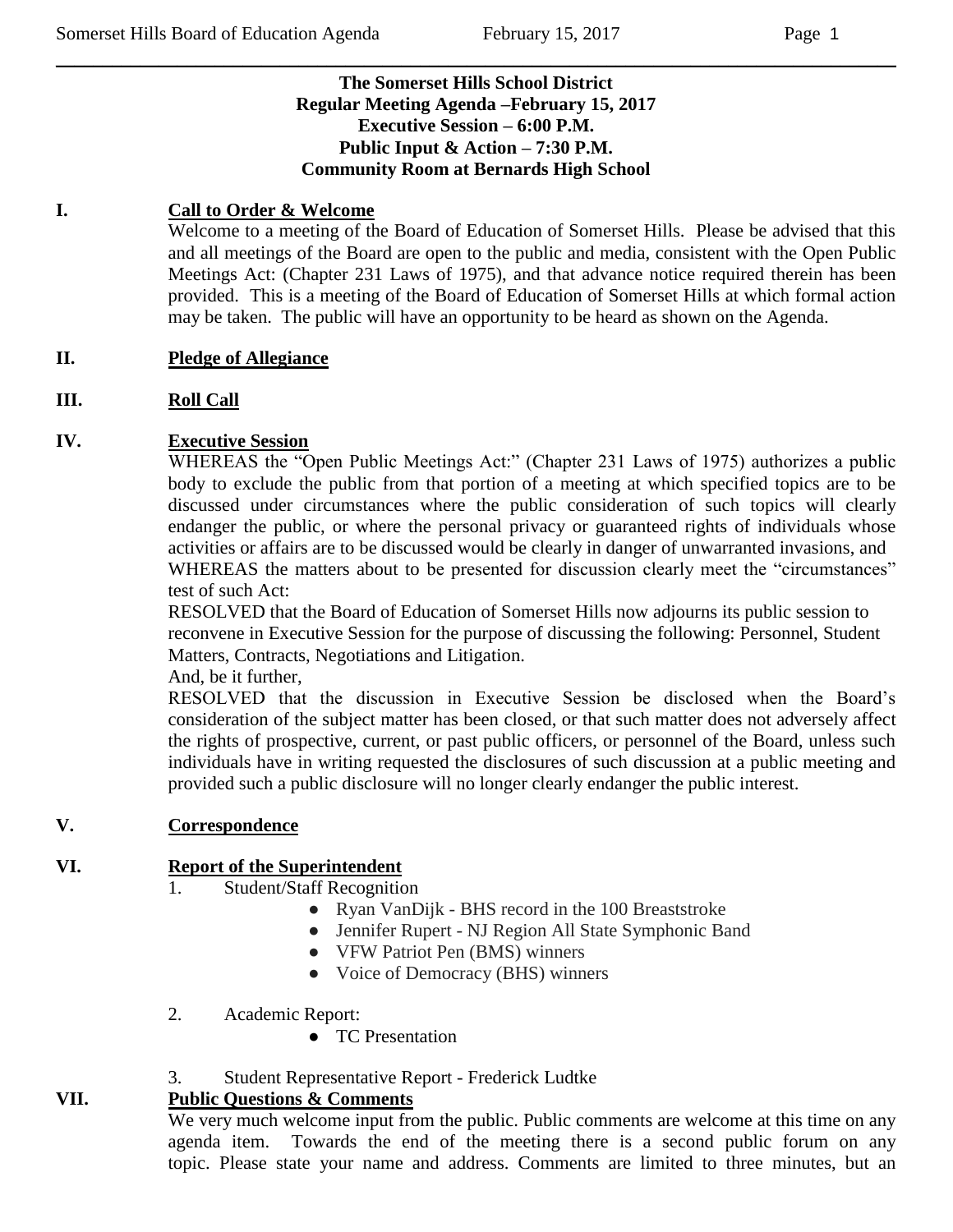individual may speak a second time after all others who wish to speak on the topic have been heard. Please understand that our public forums are not structured as question and answer sessions, but are offered as opportunities to share your thoughts with the Board. In instances where the Board feels that there is a misunderstanding or inaccuracy, the Board President or Superintendent may address the comment. In accordance with New Jersey Statute, the Board will not discuss matters regarding specific personnel. Public Questions and Comments will be limited to 30 minutes. Thank you for your input.

 $\_$  , and the set of the set of the set of the set of the set of the set of the set of the set of the set of the set of the set of the set of the set of the set of the set of the set of the set of the set of the set of th

## **VIII. Approval of Minutes**\*

Action 1. Approval of Minutes

Resolution Resolved, that the Somerset Hills Board of Education approve the Public Input & Action and Executive meeting minutes for January 18, 2017.

Action 2. Approval of Minutes

Resolution Resolved, that the Somerset Hills Board of Education approve the Public Input & Action and meeting minutes for the Special Meeting with Bedminster Township School District January 25, 2017.

### **IX. Finance**

A. Committee Report & Discussion:

B. Action Items:

#### Action 1. Board Secretary & Treasurer Reports & Board Certification\*

Resolution WHEREAS, the Board Secretary has received the Reports of the Secretary and Treasurer for the month of January, 2017 showing the following balances:

| <b>FUND</b>                   | <b>Board Secretary</b><br><b>Cash Balance (1)</b> | <b>Treasurer Cash</b><br><b>Balance</b> (2) |
|-------------------------------|---------------------------------------------------|---------------------------------------------|
| (10) General Fund             |                                                   |                                             |
| (20) Special Revenue Fund     |                                                   |                                             |
| (30) Capital Projects Fund    |                                                   |                                             |
| (40) Debt Service Fund        |                                                   |                                             |
| <b>Total Government Funds</b> |                                                   |                                             |

*Board Secretary's Report and Treasurer's Report will be part of the Addendum.*

(1) From Secretary's Report (2) From Treasurer's Report WHEREAS in compliance with N.J.A.C.6A: 23-2.1(c)3 the secretary has certified that, as of the date of the report(s), no budgetary line item account has encumbrances and expenditures which in total exceed the amount appropriated by the district board of education, now, therefore, be it RESOLVED, the Board of Education accepts the above referenced report and certifications and orders that they be attached to and made part of the record of this meeting, and be it FURTHER RESOLVED, in compliance with N.J.A.C.6A: 23-3.11(c) 4, the Board of Education certifies that, after review of the secretary's monthly financial reports (appropriation section) and upon consultation with the appropriate district officials, to the best of its knowledge, no major account or fund has been overexpended in violation of N.J.A.C.6A: 23-2.11(b), and that sufficient funds are available to meet the district's financial obligations for the remainder of the year.

#### Action 2. Approve 2016-2017 Budget Transfers\* Resolution Resolved that the Somerset Hills Board of Education approves the attached list of budget transfers for January, 2017.

Action 3. Payment of Bills\*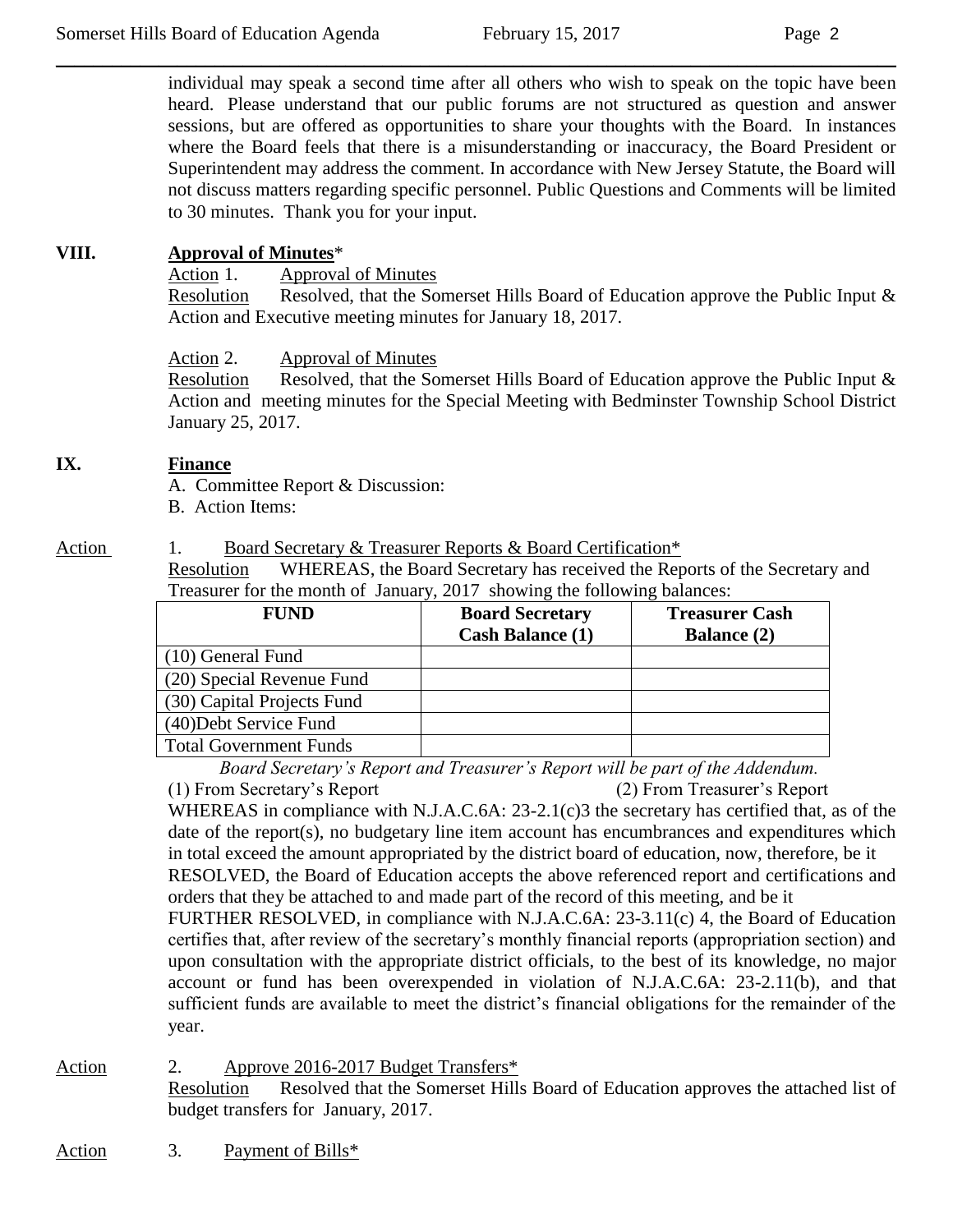Resolution WHEREAS, the Board Secretary has presented a check register for the month of January 2017 covering in the amount of \$5,037,192.70 with the recommendation that the checks be paid, and

 $\_$  , and the set of the set of the set of the set of the set of the set of the set of the set of the set of the set of the set of the set of the set of the set of the set of the set of the set of the set of the set of th

Now, therefore, be it Resolved, that the following bills be paid and an itemized list be filed with the minutes of this meeting:

| <b>FUND</b>                | <b>AMOUNT</b>  |
|----------------------------|----------------|
| (10) General Fund          | \$3,444,785.10 |
| (20) Special Revenue Fund  | \$146,204.12   |
| (30) Capital Projects Fund | \$378,629.02   |
| (40) Debt Service Fund     |                |
| (60) Cafeteria Fund        | \$383.80       |
| (90) Agency Fund           | \$1,067,190.66 |
| <b>TOTAL</b>               | \$5,037,192.70 |

Action 4. Approve Parent Organization Fundraiser\*

Resolution Resolved, that the Somerset Hills Board of Education approve the following parent organization fund raiser for the 2016-2017 school year:

| <b>Organization</b> | <b>School</b> | Event                                             | Date           |
|---------------------|---------------|---------------------------------------------------|----------------|
| a) Fencing Team     | <b>BHS</b>    | Gift basket raffle at banquet                     | March 12, 2017 |
| b) Girls Lacrosse   | <b>BHS</b>    | Burger Night at the Claremont Tavern              | March 30, 2017 |
| c) Laxbackers       | <b>BHS</b>    | House party for parents on the boys Lacrosse Team | March 10, 2017 |

Action 5. Approve Retro Payment\* Resolution Resolved, that the Somerset Hills Board of Education approve payment for the health care benefit waiver for Employee # 009391 retro active from September 1, 2016.

Action 6. Approve Budgeted Bedminster Tuition Rate\* Resolution Resolved, that the Somerset Hills Board of Education approve the budgeted tuition rate for 2017/18 Bedminster students at Bernards High School in the amount of \$17,500.00.

Action 7. Approve Parent Organization Fundraiser Resolution Resolved, that the Somerset Hills Board of Education approve the following parent organization fund raiser for the 2016-2017 school year:

| <b>School</b><br><b>Organization</b><br>Event |            |                                    | Date           |
|-----------------------------------------------|------------|------------------------------------|----------------|
| <b>HSA</b>                                    | <b>BES</b> | Moms Night Out at the Old Mill Inn | April 27, 2017 |

Action 8. Accept Donation

Resolution Resolved, that the Somerset Hills Board of Education accept a donation of a Wurlitzer upright piano from Ms. Surman of Bernardsville NJ to be used at Bernardsville Middle School.

## **X. Curriculum** A. Committee Report & Discussion: B. Action Items: Action 1. Approve Field Trips

Resolution Resolved, that the Somerset Hills Board of Education approve the following field trips:

|        |             |         | ` 01            | $\sim$<br>$\boldsymbol{\pi}$<br>ึ∪⊾ | 7 Ol              |
|--------|-------------|---------|-----------------|-------------------------------------|-------------------|
| School | <b>Trip</b> | Date(s' | <b>Students</b> | <b>Faculty</b>                      | <b>Chaperones</b> |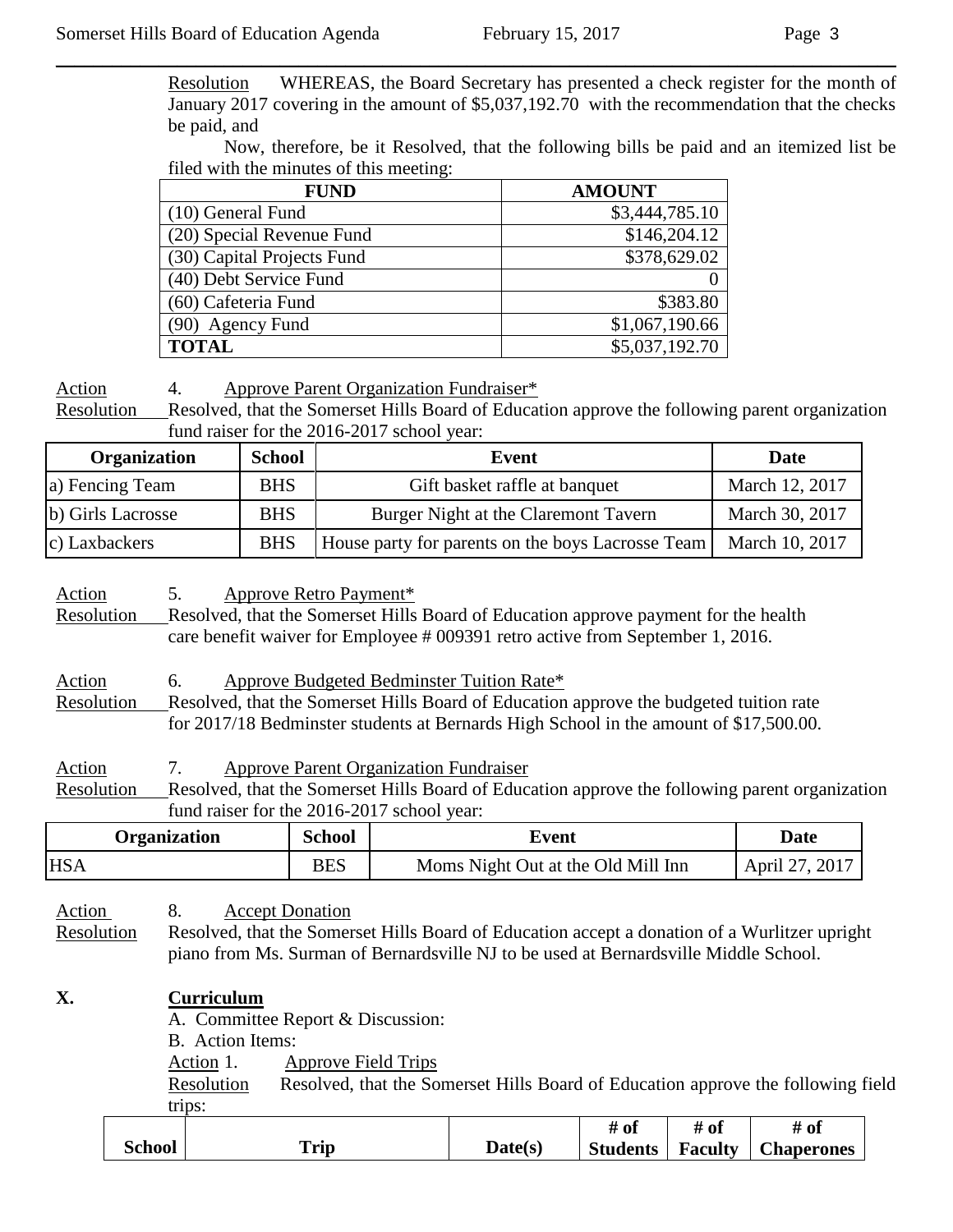| a) BMS | Special Ed class-Bernardsville     | Mar 8                                 | 4              |    |  |
|--------|------------------------------------|---------------------------------------|----------------|----|--|
|        | Post Office                        |                                       |                |    |  |
| b) BMS | Special Ed class-Bernardsville     | Mar $23$                              | 4              |    |  |
|        | Train Station to Far Hills station |                                       |                |    |  |
| c) BMS | Special Ed class-                  | Apr 6                                 | 4              | 3  |  |
|        | Natirar Park                       | $(4/19, 4/20 \text{ rain})$<br>dates) |                |    |  |
| d) BMS | Special Ed class-                  | May 18                                | $\overline{4}$ | 3  |  |
|        | Turtle Back Zoo-W.Orange           |                                       |                |    |  |
| e) BMS | 7th Grade Class- Old Town          | June $6$                              | 135            | 10 |  |
|        | Philadelphia                       |                                       |                |    |  |

# Action 2. Approve Field Trips\*

Resolution Resolved, that the Somerset Hills Board of Education approve the following field trips:

| <b>School</b> | <b>Trip</b>                                                                     | Date(s)          | $#$ of<br><b>Students</b> | # of<br><b>Faculty</b>      | $#$ of<br><b>Chaperone</b><br>s |
|---------------|---------------------------------------------------------------------------------|------------------|---------------------------|-----------------------------|---------------------------------|
| a) BHS        | Accuplacer Test - RVCC                                                          | Jan 24           |                           |                             |                                 |
| b) BHS        | Eng IV, no letter classes - Guest<br>readers for Bedwell Read Across<br>America | Mar 2            | 17                        | $\mathcal{D}_{\mathcal{L}}$ | 0                               |
| $c)$ BHS      | Jazz Ensemble- Duke Ellington<br>Jazz Festival Performance-<br>Philadelphia     | Mar 14           | 22                        |                             |                                 |
| $d)$ BHS      | Jazz Ensemble-Livingston HS<br><b>Jazz Festival Performance</b>                 | April 1<br>(Sat) | 22                        |                             |                                 |
| e) BHS        | <b>WL Poetry Contest Participants-</b><br>Wm Patterson Univ,                    | May 18           | 16                        | $\mathcal{D}_{\mathcal{L}}$ | 0                               |

Action 3. Approve Professional Development<br>Resolution Resolved, that the Somerset Hills Resolved, that the Somerset Hills Board of Education approve the following professional development:

| <b>School</b> | <b>Name</b>      | <b>Workshop/Conference</b>                   | Est. Cost  | <b>Date</b> |
|---------------|------------------|----------------------------------------------|------------|-------------|
| a) BES        | Berardi, Anne    | Pediatric Physical Assessment-Monmouth       | \$95.00    | Feb. 25     |
|               |                  | Univ-W. Long Branch, NJ                      |            | (Sat)       |
| b) BES        | Brooten, Darcey  | Presenting at NJ Council for Social Studies- | \$39.00    | Mar. 14     |
|               |                  | Time, Place and Citizenship - Rutgers        |            |             |
| c) BES        | Crowley, Sue     | Winners 2017 (books published in 2016 for    | \$209.00   | May 12      |
|               |                  | K-6) - Whippany                              |            |             |
| d) BES        | Och, Laurie      | Lesson Study Annual Conf. - Chicago          | \$1,026.00 | May 11-12   |
| e) BES        | Paterno, Amy     | <b>NJAHPERD Convention-Long Branch</b>       | \$155.65   | Feb. 27     |
| f) BES        | Vu, Truc-Lan     | Lesson Study Annual Conf. - Chicago          | \$1,026.00 | May 11-12   |
| $g$ ) BHS     | Cerza, Angela    | AP Psychology Reading-Tampa, FL              | \$600      | June 12-16  |
| h) BHS        | Corbett, Michael | <b>SC Assistant Principals Roundtable</b>    | $\Omega$   | Feb. 3      |
| i) BHS        | Corbett, Michael | Bomb Threat Assessment, Awareness and        | $\Omega$   | Feb. 16     |
|               |                  | Response-Clinton Twp Middle School           |            |             |
| i) BHS        | Ellis, Amanda    | Vanderbilt Counselor Conference- Nashville   | \$157.40   | April 4-6   |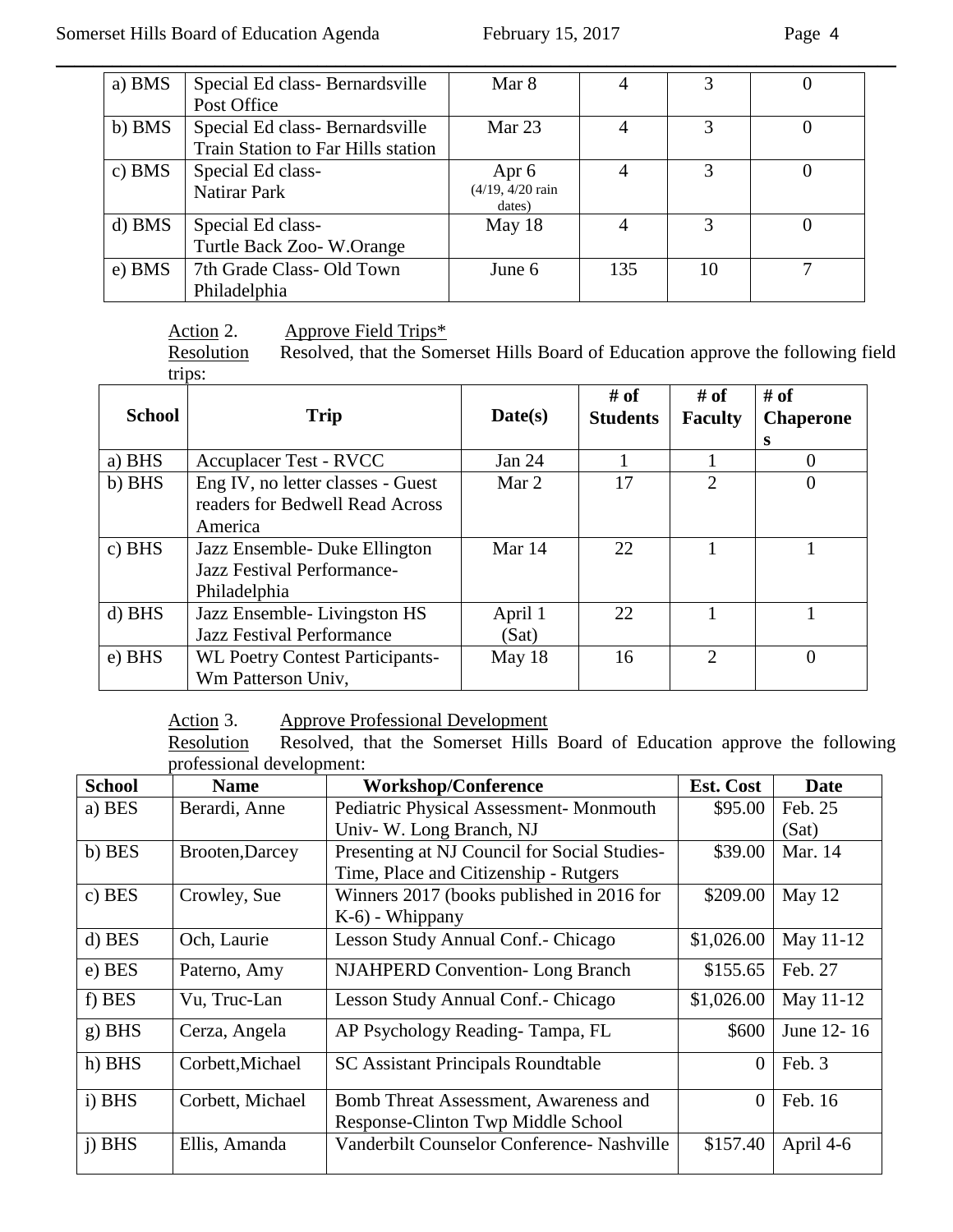| k) BHS                 | Falk, Lisa                                     | Research Based Vocabulary Instruction for<br>ELLs-Washington, DC                                       | \$948.00<br>Paid                                    | May 11 &<br>12                  |
|------------------------|------------------------------------------------|--------------------------------------------------------------------------------------------------------|-----------------------------------------------------|---------------------------------|
|                        |                                                |                                                                                                        | through<br>Title III<br>Grant                       |                                 |
| l) BHS                 | Falk, Lisa                                     | Presenting on the Education of Students<br>with Interrupted Formal Education - New<br><b>Brunswick</b> | \$249.00                                            | June $1-2$                      |
| m) BHS                 | Falletta, LuAnn                                | PreCalculus Teaching Ideas-Rutgers                                                                     | \$165.00                                            | Mar. 17                         |
| $n)$ BHS               | Falzarano, Jeff                                | NJ Writing Alliance Conference- W.Orange                                                               | \$13.02                                             | Mar 8                           |
| o) BHS                 | Ferrara, Jim<br>AP STEM Roundtable-Randolph HS |                                                                                                        |                                                     |                                 |
| p)BHS                  | Ferrara, Jim                                   | AP Physics Reading - Kansas City, MO                                                                   | $\overline{0}$                                      | May 29-<br>June 9               |
| $q$ ) BHS              | Garay, Janet                                   | Research Based Vocabulary Instruction for<br>ELLs - Washington, DC                                     | \$2,118.19<br>Paid<br>through<br>Title III<br>Grant | May 11 &<br>12                  |
| r) BHS                 | Garay, Janet                                   | Presenting on the Education of Students<br>with Interrupted Formal Education - New<br><b>Brunswick</b> | \$249.00                                            | June 1-2                        |
| s) BHS                 | Gray, Paula                                    | PreCalculus Teaching Ideas-Rutgers                                                                     | \$165.00                                            | Mar. 17                         |
| t) BHS                 | Hoppe, Mike                                    | VP Meeting-Montgomery HS                                                                               | \$16.12                                             | Feb. $3 \text{ (am)}$           |
| u) BHS                 | Hoppe, Mike                                    | Wide World of Sports-Baseball/Boys LAX<br>training - Orlando                                           | \$1,683.89                                          | Mar.16-19                       |
| $v)$ BHS               | Hunkele, Heather                               | NJ Writing Alliance Conference- W.Orange                                                               | $\theta$                                            | Mar. 8                          |
| w) BHS                 | Hunkele, Heather                               | Columbia Scholastic Press Assoc Conv.-<br>Newspaper & Yearbook Training &<br>Development-NYC           | \$188.00                                            | Mar 16-17                       |
| $x)$ BHS               | Kaplan, Dan                                    | "The Reconstruction Era and the Fragility of<br>Democracy"- NYC                                        | \$292.00                                            | Mar. 9-10                       |
| $y)$ BHS               | O'Brien, Janice                                | NJ Writing Alliance Conference-W.Orange                                                                | \$8.06                                              | Mar 8                           |
| z) BHS                 | O'Brien, Janice                                | Columbia Scholastic Press Assoc Conv.-<br>Yearbook Training & Development-NYC                          | \$188.00                                            | Mar 16-17                       |
| aa) BMS                | Calabrese, Eric                                | NJ Council for Social Studies - Teaching<br>Time, Place & Citizenship - Rutgers                        | \$60.60                                             | Mar. 14                         |
| bb) BMS                | Dempsey,<br>Gretchen                           | SC Principal's Roundtable-Somerville                                                                   | $\Omega$                                            | 2/23, 3/23,<br>4/27, 5/25, 6/22 |
| cc) BMS                | Lacotta, Kathy                                 | <b>National Art Education Assn National</b><br>Convention,. NYC                                        | \$195.00                                            | Mar. 2-3                        |
| dd) BMS                | Ryan, Suzanne                                  | NJ State School Nurse Assoc Annual Conf.<br>- Iselin                                                   | \$269.00                                            | Mar. 25<br>(Sat)                |
| ee) BMS/<br><b>BHS</b> | Dokus, Sam                                     | <b>Glazier Atlantic City Football Clinic-</b><br>concussion and injury prevention                      | \$32.00                                             | Feb. 24                         |
| ff) BMS/<br><b>BHS</b> | Dokus, Sam                                     | "The Reconstruction Era and the Fragility of<br>Democracy"- NYC                                        | \$317.00                                            | Mar. 9-10                       |
| gg)<br>District        | Ayers, Karen                                   | <b>Autism NJ Transition Conference -</b><br>Woodbridge                                                 | \$112.02                                            | May 1                           |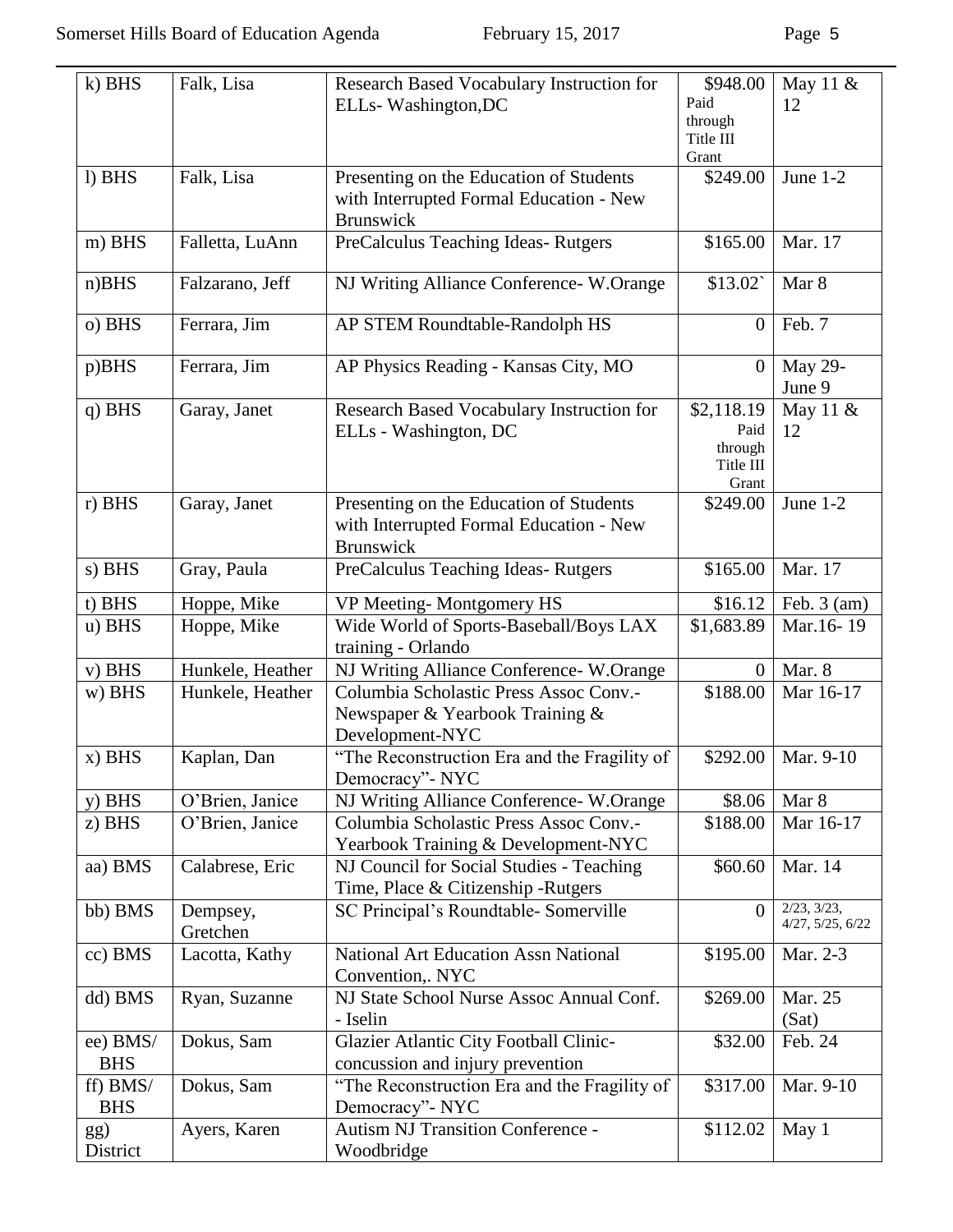| hh)                                                                                                                                                                                                     | District             | Catelli, Michael                                                                                                                            | K-6 Social Studies Conference-Rutgers                                                           | \$35.00  | Mar. 14   |  |
|---------------------------------------------------------------------------------------------------------------------------------------------------------------------------------------------------------|----------------------|---------------------------------------------------------------------------------------------------------------------------------------------|-------------------------------------------------------------------------------------------------|----------|-----------|--|
|                                                                                                                                                                                                         | ii) District         | Kolmer, Grant                                                                                                                               | Lesson Study Annual Conf.- Chicago                                                              | \$993.00 | May 11-12 |  |
|                                                                                                                                                                                                         | <i>ii</i> ) District | McDougal, Dan                                                                                                                               | NJ Buildings & Grounds Expo/Conf-<br><b>Atlantic City</b>                                       | \$612.41 | Mar.13-15 |  |
| kk)                                                                                                                                                                                                     |                      | Worstell, Laura                                                                                                                             | NJ State School Nurse Assoc Annual Conf.                                                        | \$206.00 | Mar. 25   |  |
|                                                                                                                                                                                                         | District             |                                                                                                                                             | - Iselin                                                                                        |          | (Sat)     |  |
| XI.<br>Action                                                                                                                                                                                           |                      | <b>Facilities &amp; Operations</b><br>A. Committee Report & Discussion:<br><b>B.</b> Action Items:<br><b>HIB</b> Report<br>1.<br>Resolution | Resolved, that the Somerset Hills Board of Education reviewed the Harassment,                   |          |           |  |
| Intimidation, and Bullying cases presented on February 15, 2017 and upheld the findings and/or<br>consequences recommended by the Superintendent.<br>Action<br>Approve 2017-2018 School Calendar*<br>2. |                      |                                                                                                                                             |                                                                                                 |          |           |  |
|                                                                                                                                                                                                         |                      | Resolution<br>2017-2018 school year.                                                                                                        | Resolved, that the Somerset Hills Board of Education approve the calendar for the               |          |           |  |
| XII.                                                                                                                                                                                                    |                      | <b>Policy</b><br>A. Committee Report & Discussion:<br>B. Action Items:                                                                      |                                                                                                 |          |           |  |
| Action                                                                                                                                                                                                  |                      | First Reading<br>1.                                                                                                                         |                                                                                                 |          |           |  |
| Resolution                                                                                                                                                                                              |                      |                                                                                                                                             | Resolved, that the Somerset Hills Board of Education approve the first reading of the following |          |           |  |
|                                                                                                                                                                                                         |                      | policies and regulations: (attachment)                                                                                                      |                                                                                                 |          |           |  |
|                                                                                                                                                                                                         |                      | Policy #                                                                                                                                    | <b>Title</b>                                                                                    |          |           |  |
|                                                                                                                                                                                                         |                      | a) 1510 P                                                                                                                                   | Americans with Disabilities Act                                                                 |          |           |  |
|                                                                                                                                                                                                         |                      | b) $1510R$                                                                                                                                  | Americans with Disabilities Act                                                                 |          |           |  |
|                                                                                                                                                                                                         |                      | c) 2415.30 P                                                                                                                                | Title 1 - Educational Stability for Children in Foster Care                                     |          |           |  |
|                                                                                                                                                                                                         |                      | d) 2418 P                                                                                                                                   | Section 504 of The Rehabilitation Act of 1973 - Students                                        |          |           |  |
|                                                                                                                                                                                                         |                      | e) $2418R$                                                                                                                                  | Section 504 of The Rehabilitation Act of 1973 - Students                                        |          |           |  |
|                                                                                                                                                                                                         |                      | f) 8330 P                                                                                                                                   | <b>Student Records</b>                                                                          |          |           |  |
|                                                                                                                                                                                                         |                      | g) 8330 R                                                                                                                                   | <b>Student Records</b>                                                                          |          |           |  |
| XIII.                                                                                                                                                                                                   |                      | <b>Personnel</b><br>A. Committee Report & Discussion:                                                                                       |                                                                                                 |          |           |  |

B. Action Items:

All personnel action is on the recommendation of the Superintendent.

Action 1. Accept Resignation

Resolution Resolved, that the Somerset Hills Board of Education accept the resignation of the following employee:

| Name              | School     | Position                                  | <b>Effective</b> |
|-------------------|------------|-------------------------------------------|------------------|
| Scherp,<br>Lauren | <b>BES</b> | <b>Special Education Paraprofessional</b> |                  |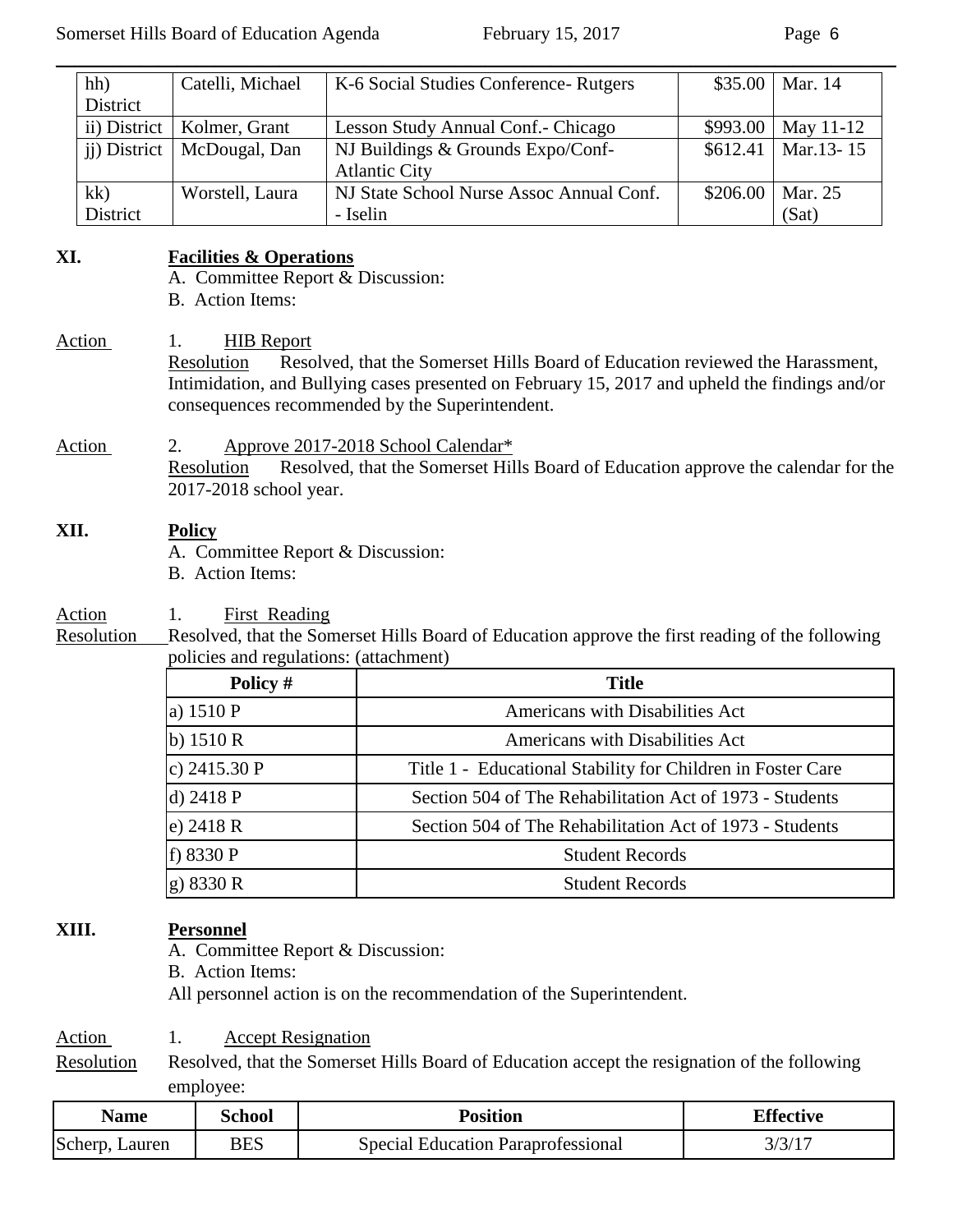Action 2. Approve Appointment Certified Staff

Resolution Resolved, that the Somerset Hills Board of Education approve the appointment of the following certified staff for the 2016-2017 school year:

 $\_$  , and the set of the set of the set of the set of the set of the set of the set of the set of the set of the set of the set of the set of the set of the set of the set of the set of the set of the set of the set of th

| <b>Name</b>            | <b>School</b> | <b>Position</b>                      | <b>Replace</b> | <b>Level</b> | <b>Step</b> | <b>Salary</b>          | <b>Effective</b> |
|------------------------|---------------|--------------------------------------|----------------|--------------|-------------|------------------------|------------------|
| a) Terraglia, Cristina | <b>BES</b>    | <b>ABA</b> Teacher                   | new            | BA           |             | \$52,990<br>(prorated) | 2/3/17           |
| b) Feldman, Katelyn    | <b>BES</b>    | Spanish Teacher                      | Dominguez      | BA           |             | \$52,990<br>(prorated) | 3/1/17           |
| c) Palmieri, Jeremy    | <b>BES</b>    | <b>Physical Education</b><br>Teacher | Wilkinson      | <b>BA</b>    |             | \$52,990<br>(prorated) | 2/6/17           |

Action 3. Approve Appointment Non-Certified Staff

Resolution Resolved, that the Somerset Hills Board of Education approve the appointment of the following non-certified staff for the 2016-2017 school year:

| <b>Name</b>          | <b>School</b> | <b>Position</b>                              | Replace | <b>Level</b> | <b>Step</b> | <b>Salary</b>            | <b>Effective</b> |
|----------------------|---------------|----------------------------------------------|---------|--------------|-------------|--------------------------|------------------|
| a) DaSilva. Stacie   | <b>BES</b>    | <b>Special Education</b><br>Paraprofessional | new     | В            |             | \$16.13/hour             | 1/26/17          |
| b) Cherniak, Jessica | <b>BMS</b>    | <b>Special Education</b><br>Paraprofessional | Felder  | B            |             | $\frac{\$15.54/hour}{ }$ | 1/24/17          |

Action 4. Approve Parenthood Leave

Resolution Resolved, that the Somerset Hills Board of Education approve the following parenthood leave for the 2016-2017 school year:

| Name            | School | <b>Position</b>  | <b>Date</b>              |
|-----------------|--------|------------------|--------------------------|
| Boylan, Kristen | BMS    | Media Specialist | /2018<br>$-Q/1$<br>5/31/ |

| <u>Action</u><br>Resolution | <b>Approve Staff Member Students</b><br>Resolved, that the Somerset Hills Board of Education approve the following children<br>of staff members as district students for the 2016-2017 school year. |              |
|-----------------------------|-----------------------------------------------------------------------------------------------------------------------------------------------------------------------------------------------------|--------------|
|                             | Grade K                                                                                                                                                                                             | Lauren Smith |
| $A$ otion                   | Approve Co Curricular Docition<br>F.                                                                                                                                                                |              |

Action 6. Approve Co-Curricular Position Resolution Resolved, that the Somerset Hills Board of Education approve the following co-curricular position for the 2016-2017 school year:

| Name    | School | <b>Position</b> | <b>Stipend</b>     |
|---------|--------|-----------------|--------------------|
| Porter, | BMS    | softball: .     | $\mathfrak{O}$ 722 |
| shane   |        | Assistant Coach | 92, 133            |

Action 7. Amend Co-Curricular Positions

Resolution Resolved, that the Somerset Hills Board of Education amend the following co-curricular positions for the 2016-2017 school year: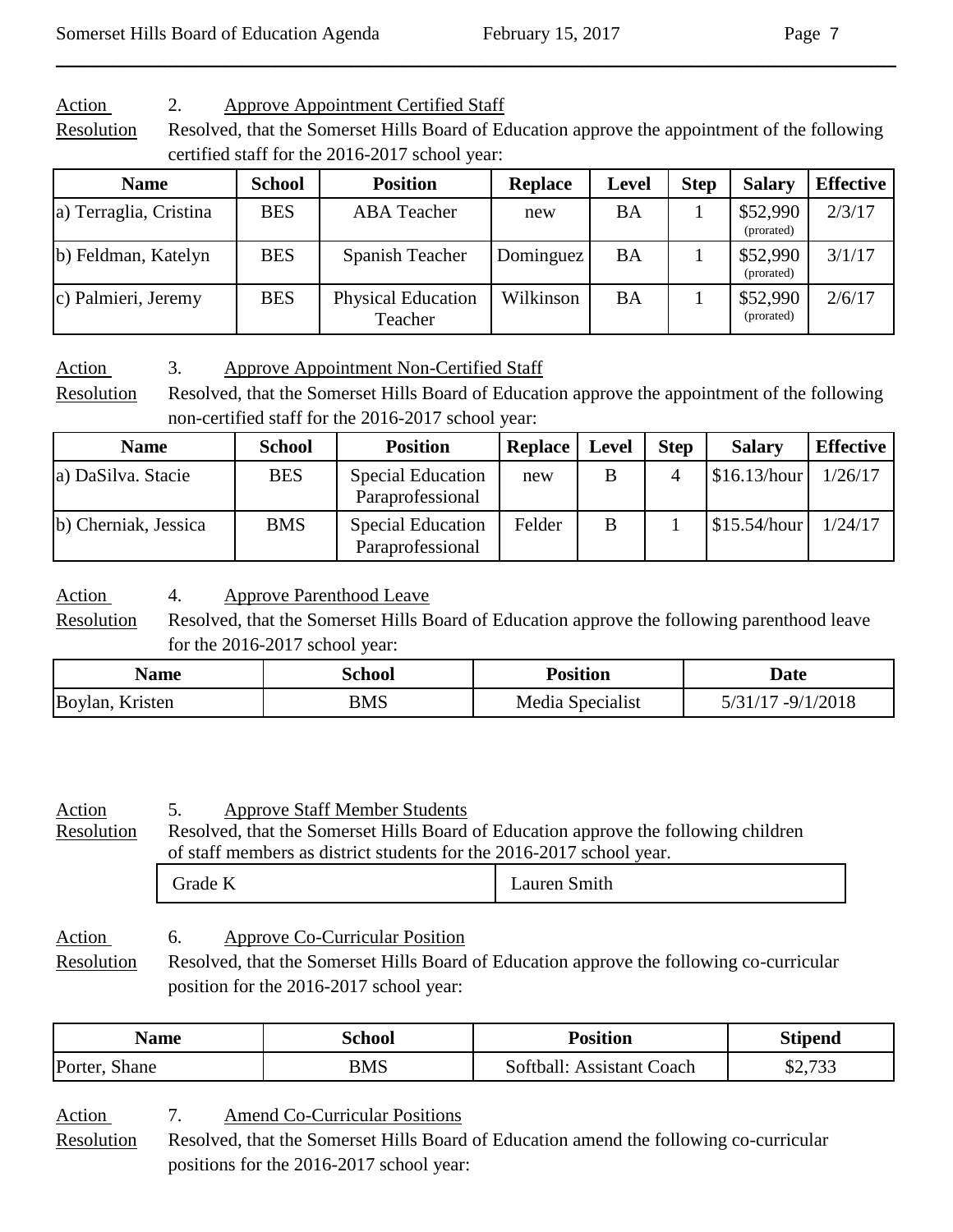| <b>Name</b>      | <b>School</b> | <b>Position</b>                                               | <b>Stipend</b> |
|------------------|---------------|---------------------------------------------------------------|----------------|
| a) Bracho, Diana | <b>BMS</b>    | Student Council (3 months split)                              | \$417          |
| b) Hartt, Brian  | <b>BMS</b>    | <b>Student Council</b><br>(3 months split/7 months full load) | \$2,361        |

 $\_$  , and the set of the set of the set of the set of the set of the set of the set of the set of the set of the set of the set of the set of the set of the set of the set of the set of the set of the set of the set of th

Action 8. Rescind Co-Curricular Positions\*

Resolution Resolved, that the Somerset Hills Board of Education rescind the following co-curricular position for the 2016-2017 school year:

| <b>Name</b>           | <b>School</b> | <b>Position</b>             | <b>Stipend</b> |
|-----------------------|---------------|-----------------------------|----------------|
| a) Patricia McMillian | BHS           | Tennis: Men's Head Coach    | \$7,200        |
| b) Clark, Kelly       | <b>BHS</b>    | <b>Assistant AD: Spring</b> | \$3,800        |

Action 9. Approve Co-Curricular Position\*

Resolution Resolved, that the Somerset Hills Board of Education approve the following co-curricular position for the 2016-2017 school year:

| <b>Name</b>       | <b>School</b> | <b>Position</b>          | <b>Stipend</b> |
|-------------------|---------------|--------------------------|----------------|
| a) Clark, Kelly   | BHS           | Tennis: Men's Head Coach | \$7,200        |
| b) Palek, Timothy | <b>BHS</b>    | <b>Golf Assistant</b>    | \$2,500        |

Action 10. Rescind Overload Extension\*

Resolution Resolved, that the Somerset Hills Board of Education rescind the following overload extension for the 2016-2017 school year:

| Name        | Subject/School | Overload           | Length | Salary  |
|-------------|----------------|--------------------|--------|---------|
| Gray, Paula | Math - SIP/BHS | 5 periods per week | MP3    | \$4,476 |

Action 11. Approve Volunteers\*

Resolution Resolved, that the Somerset Hills Board of Education approve the following volunteers for the 2016-2017 school year:

| <b>Name</b>           | <b>Volunteer</b>                |
|-----------------------|---------------------------------|
| a) Froysland, Megan   | <b>BHS</b> Softball Coach       |
| b) Lan, Cameron       | <b>BHS Girls Lacrosse Coach</b> |
| c) McMillan, Patricia | <b>BHS Boys Tennis Coach</b>    |
| d) DeLeon, Zach       | <b>BHS Baseball Coach</b>       |
| e) Femenella, Matthew | <b>BHS Boys Lacrosse Coach</b>  |
| f) Whitty, Dean       | <b>BHS Boys Lacrosse Coach</b>  |
| g) Grau, Jianna       | <b>BHS Spring Track Coach</b>   |

Action 12. Approve Substitutes\*

Resolution Resolved, that the Somerset Hills Board of Education approve the following substitutes for the 2016-2017 school year:

| _____ | sition<br>91 | $\bullet$ $\bullet$<br>$\sim$ $-$<br>vu |
|-------|--------------|-----------------------------------------|
|-------|--------------|-----------------------------------------|